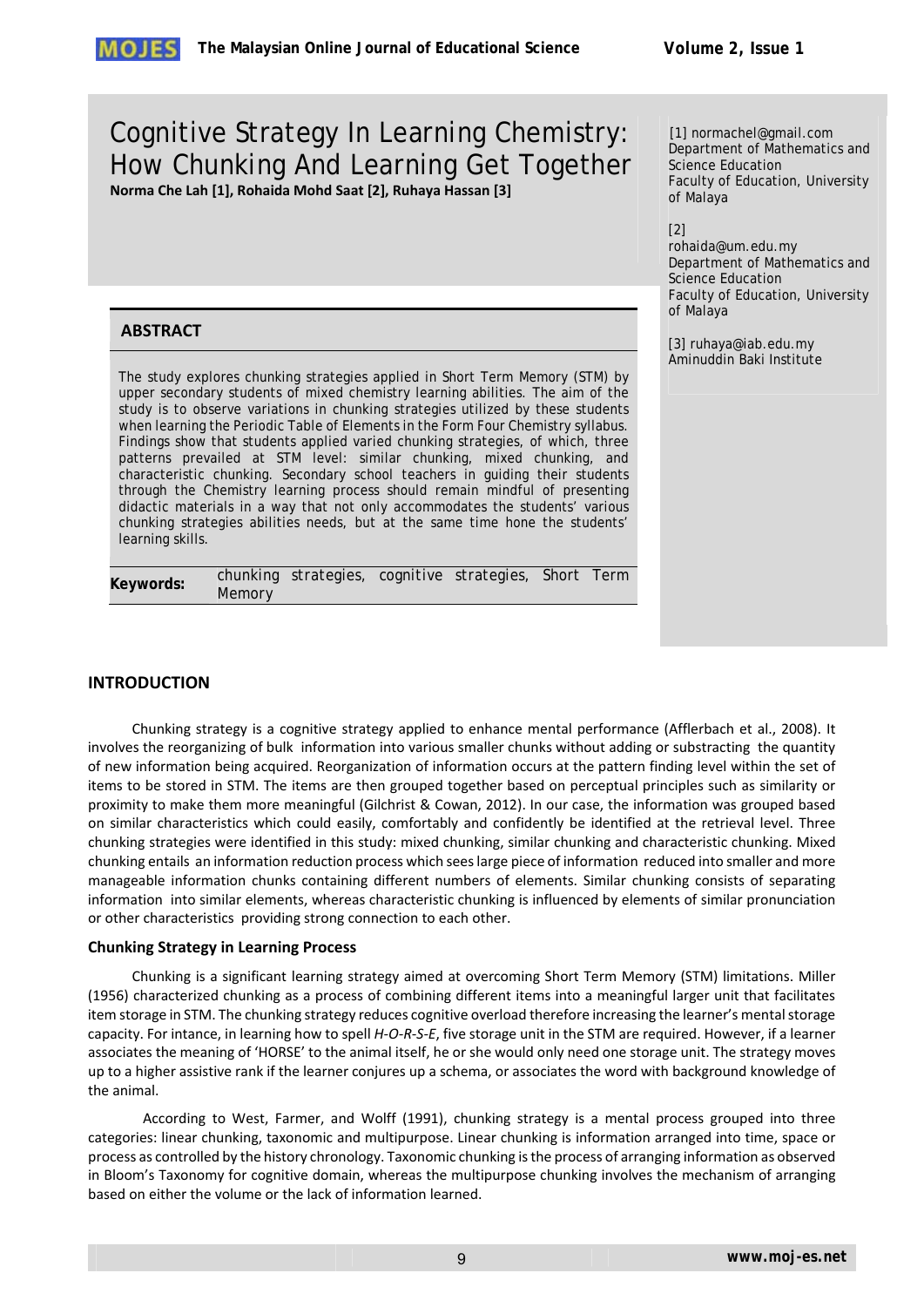Chunking strategy according to Banikowski and Alison (1999) issignificantly different from that of Miller (1956). In Banikowski and Alison, a 24 numbers unit was chunked into six smaller unit of numbers, with the apparent conclusion that the six small chunk units were easier to recall. Nonetheless, they came to the same conclusion as Miller, that a smaller storage unit at the STM level was needed to execute this mental process. Banikowski and Alison (1999) also found that learners of less cognitive ability tended to have very limited STM. In this case, they highlighted the teachers often made the mistake of regularly providing large units of information in short periods of time disabling the learners' ability to process the information at STM level. A more recent study by Zhou (2005) illustrates how chunking strategy involving the breaking up of large information or concepts into smaller segments, enable learners to manage the smaller segmented information and therefore improve Chinese language learning. Zhou's study is in line with the chunking strategy presented by Banikowski and Alison (1999).

The chunking strategy importance in the teaching and learning process led us to this specific study which undertakes an in‐depth study of the chunking strategy at STM level by form four Chemistry Students of mixed learning abilities.

## **METHODOLOGY**

This is a qualitative data collection technique study involving six mixed ability learners via purposive sampling. Three data collection techniques were utilized with the main data obtained from interview and supported data gained from observation and document analysis. In this study, the document analysis was carried out using the learner's own journal.

### **Data Collection and Analysis**

Thirty‐six verbatim trancriptions were collected from six participants, Maula and Joy representing high achievers, Amirah and Carol are the average achievers, and Adrieana and Nadirah are the low achievers. All the names used are not the student's real names to protect their privacy and anonymity. The data analysis was based on the use of chunking strategy variations employed by the six learners in completing their assignments; labelled as cognitive strategy task (cost).

Cost 1 ‐ Assignment to memorize and understand twenty elements in the Periodic Table with reference to

their proton number.

Cost 2 ‐ Assignment to memorize and understand forty elements in the Periodic Table referring to

periodic table location.

- Cost 3 ‐ Assignment to memorize and understand forty monatomic ions.
- Cost 4 ‐ Assignment to memorize and understand cations and anions with different charges.
- Cost 5 ‐ Assignment to memorize and understand fourteen common polyatomic ions.
- Cost 6 ‐ Assignment to memorize and understand Metal Reactivity Series and Electrochemical series.

From the collected data, codes and categories were identified and a theme began to emerge. Each participant underwent six assignments on stages and based on thirty six sets of interview transcriptions, the coding process was done until the resilient theme emerged. Excerpt 1 illustrates how Adrieana used cognitive strategies, to assist her installing information in the STM.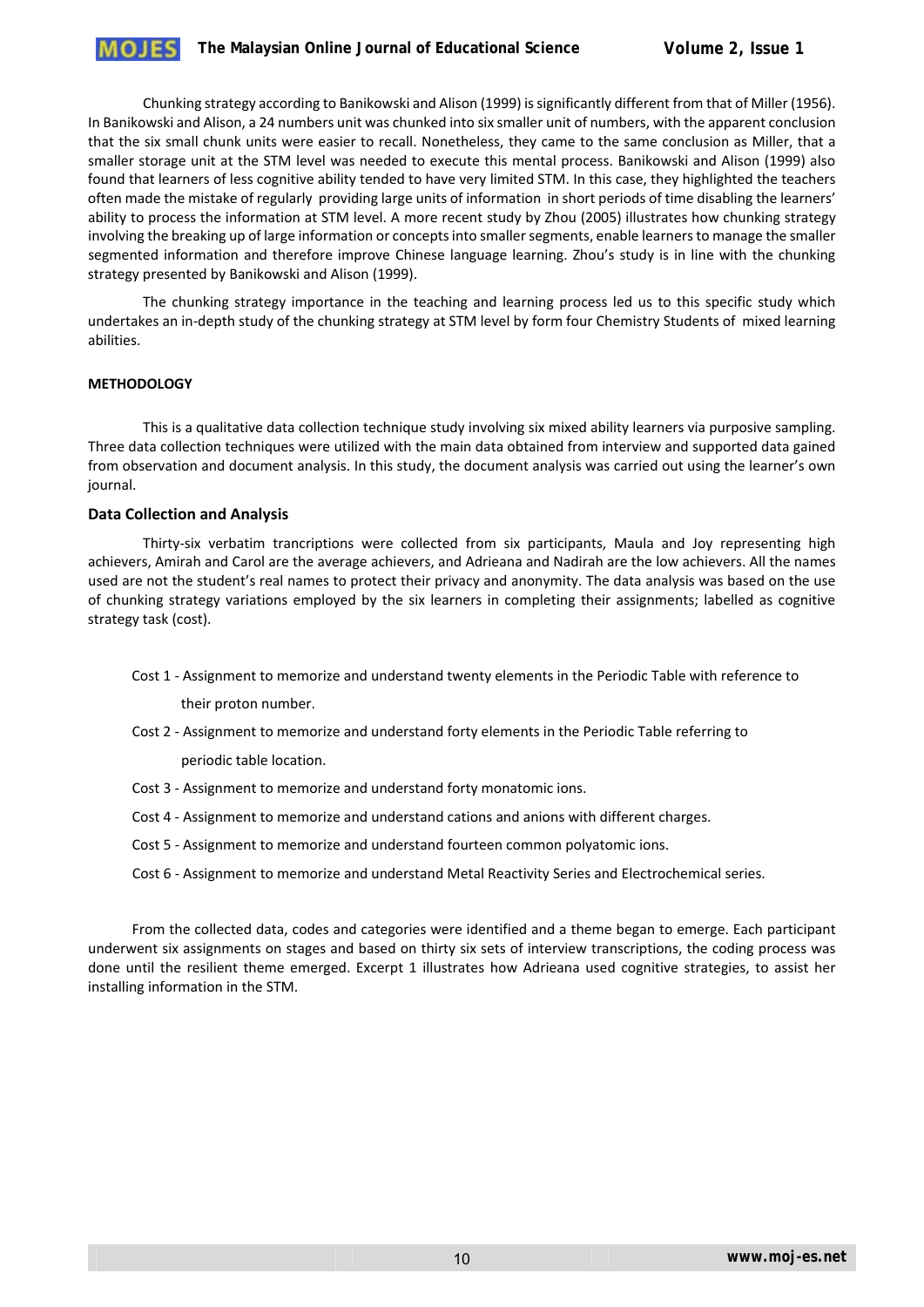

## **Excerpt 1:**

| Adrieana:  | I have to read out everything first, then repeat the elements myself.     |  |  |
|------------|---------------------------------------------------------------------------|--|--|
| Reseacher: | How many times?                                                           |  |  |
| Adrieana:  | Until I did it.                                                           |  |  |
| Reseacher: | Any idea how many times?                                                  |  |  |
| Adrieana:  | Ten or more.                                                              |  |  |
| Reseacher: | you repeat the whole list and repeat it again?                            |  |  |
| Adrieana:  | I started with hydrogen first, then Helium, Lithium, so I memorize in the |  |  |
|            | chunks of three, then after I memorize fourth positions Beryllium, I did  |  |  |
|            | <b>Boron and Carbon.</b>                                                  |  |  |
| Reseacher: | Boron and Carbon only?                                                    |  |  |
| Adrieana:  | after that nitrogen, oxygen together because of the 'gen' behind. Proton  |  |  |
|            | number 9 and 10 belongs to Chlorine and Neon                              |  |  |
| Reseacher: | Okay.                                                                     |  |  |

Rehearsal strategies were clearly observed during the interview, however, this strategy is not discussed in detailed in this writing. Eight element names were chunked into smaller unit of information which consisted of five clustered of one, two, one, two, two information units. The unit one, two, one, two, two representing (Hydrogen), (Helium, Lithium), (Beryllium), (Boron, Carbon) (Chlorine, Neon). Characteristics chunking revealed by classifying nitrogen and oxygen together because of similarity on sound. Whereas Chlorine and Neon are associated with its proton number and Beryllium is associated with the position in the Periodic Tables. The data were analyzed and the overall findings are discussed in detail.

## **FINDINGS**

The study has identified three main categories of chunking strategies amongst the six learners. These are mixed chunking strategy, similar chunking strategy and characteristic chunking strategy. The mixed chunking strategy required learners to group a large unit of information into several smaller chunks of different number of units. For example, if there are 12 units of information to be remembered, learners will group this 12 units into small groups of (5)(5)(2) or any combination of different but equivalent units to that of the original 12 units of information. Similarly, if there were 16 units of information to remember, learners will group these 16 units into small groups of (5)(5)(4)(2) or any other equivalent but different units that equals to that 16 unit of information. The similar chunking strategy differs slightly from the mixed chunking strategy in that when learners groups a set of 'large' units of learning into several smaller ones, the smaller groups have equal number of units. So, for example if there are 20 units of information to remember, learners will group the 20 units into small groups of  $(5)(5)(5)(5)$  or  $(4)(4)(4)(4)(4)$ . The third main chunking strategy identified is the characteristic chunking strategy which was used by learners who grouped a 'large' unit of information into smaller groups based on similar characteristics such as name, formula, metal reaction to water and such like.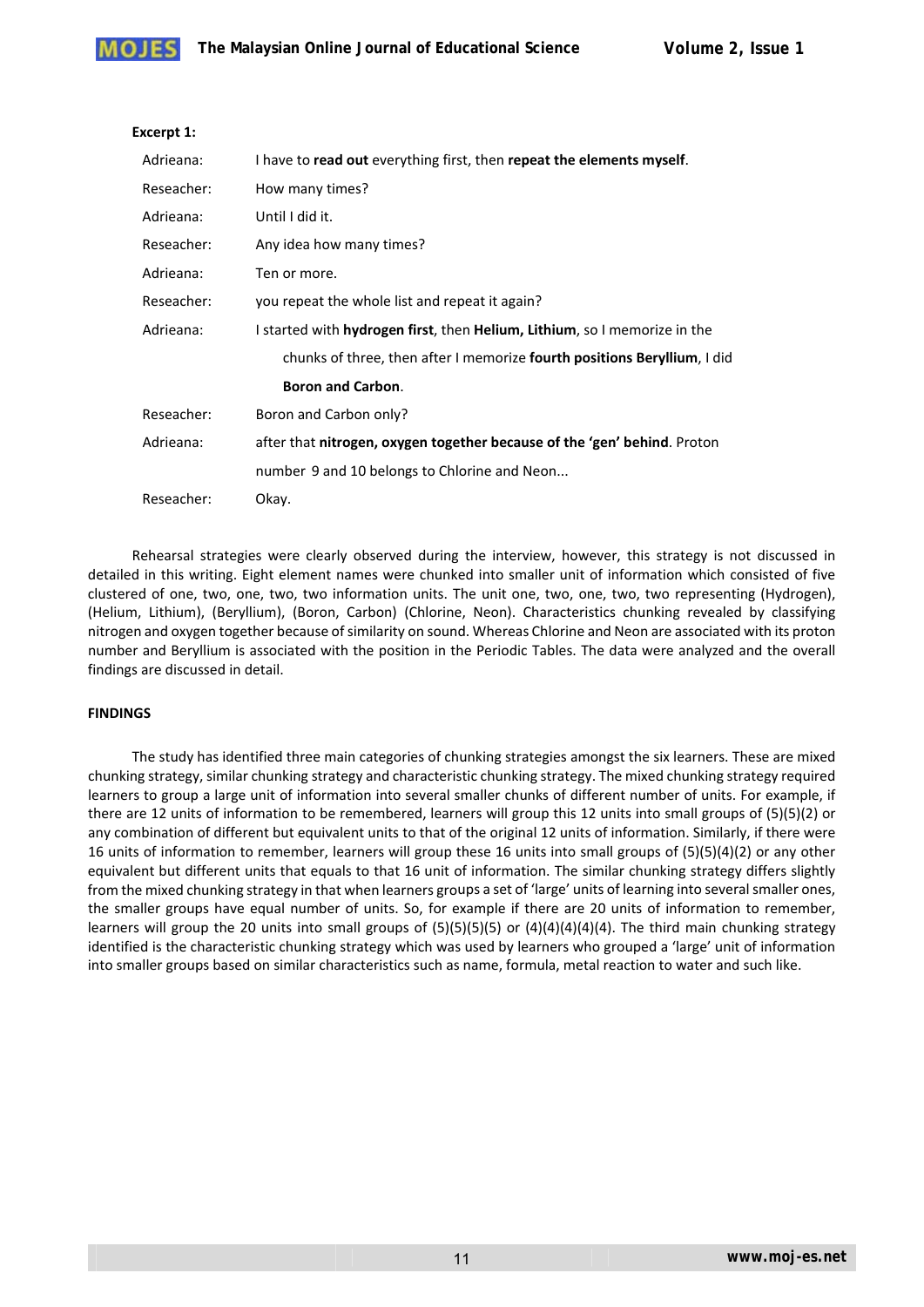

## **Mixed Chunking Strategy**



# *Figure 1.* **The chunking of l8 units of information to smaller units of (4)(4)(4)(4)(2).**

From the 18 units of information learned, Joy, a high‐achiever learner, grouped the information into five small chunks as illustrated in Figure 1. She used the mixed chunking strategy in which each of the small chunk had a chunk component of 4, 4, 4, 4 and 2 elements. In this case, the first small chunk consisted of *lithium, beryllium, boron* and *carbon*, the second chunk consists of *nitrogen, oxygen, chlorine* and *neon*, the third chunk consisted of *sodium, magnesium, aluminum* and *silicon*, the fourth chunk consisted of *phosphorus, sulphur, chlorine* and *argon* and the fifth chunk unit consisted of two elements *potassium* and *calcium*. Maula, another high‐achiever, grouped 12 units of information into three sets of smaller chunks of (5)(2)(5) as illustrated in Figure 2. An interesting observation is the mixed chunking strategy applied by Adrieana, in the low-achiever learner category, which still applies the chunking strategy, although the 'large' unit of information to be recalled consisted of only six units, which were divided into three sets of (3)(1)(2) of much smaller chunks, as illustrated in Figure 3.



*Figure 2.* **The chunking of 12 units of information to smaller units of (5)(2)(5).**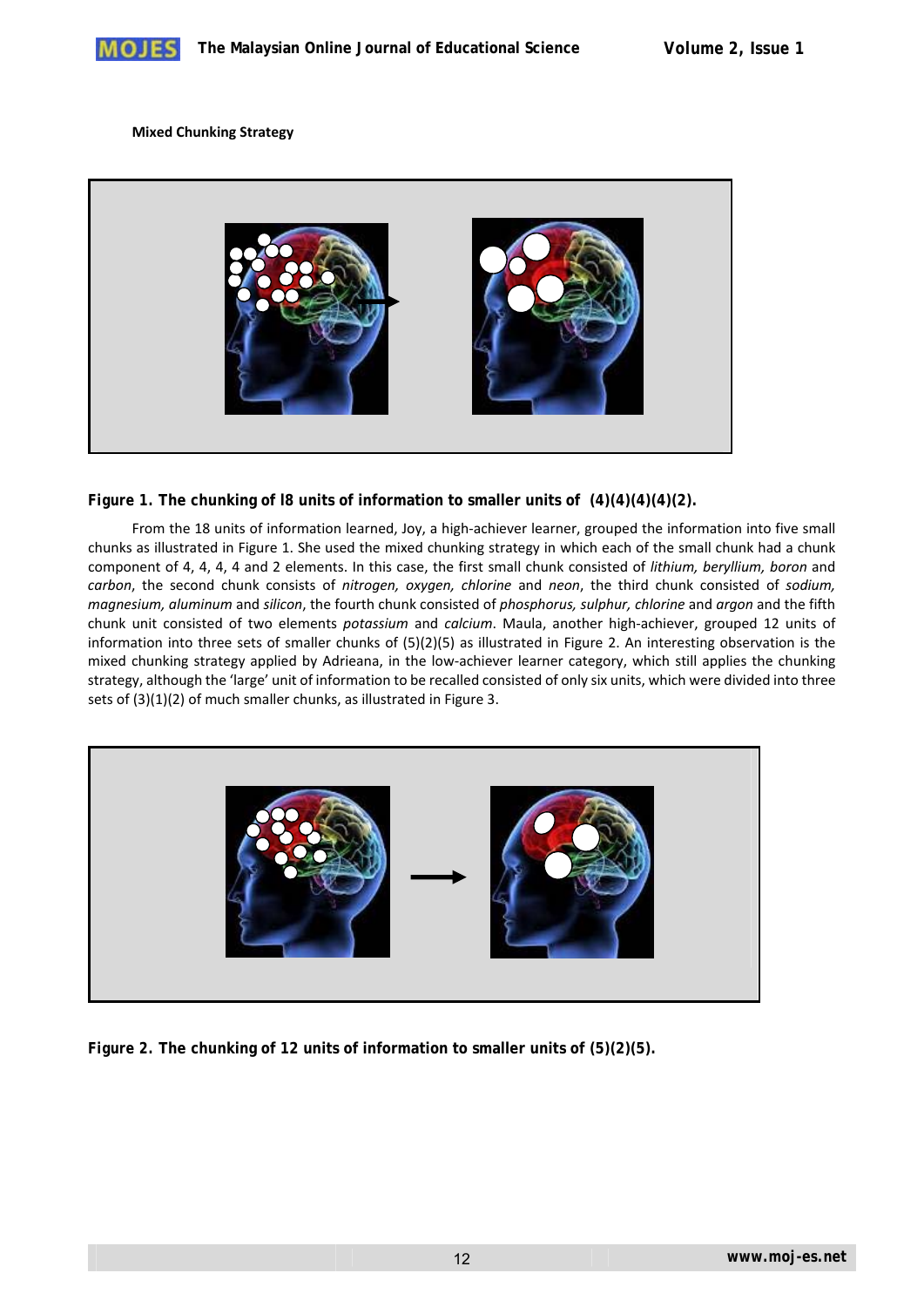



# *Figure 3.* **The chunking of 6 units of information to even more smaller units of (3)(1)(2).**

The findings clearly demonstrate that the learners' use of mixed chunking strategy in order to enable themselves to remember the 'large' unit of information required to be recalled. This appears to be the learners' way of increasing their cognitive performance in their attempt to increase the transfer of more information at the STM level to LTM.

# **Similar Chunking Strategy**

The similar chunking strategy is not much different from the mixed chunking strategy except for the learners chunking the larger unit of information into smaller groups of equal number of learning units, for example, chunking 15 units of information to three small of groups of (5)(5)(5). In this study, Maula, a higher-achiever learner, grouped a 20 units information chunk into ten small groups consisting of (2)(2)(2)(2)(2)(2)(2)(2)(2)(2). Maula claims that when he remembers the name of the first element, he can easily remember the name of the second element in the same small chunk. For example, in the small chunks of *hydrogen‐helium*, when Maula remembers *hydrogen*, he automatically remembers *helium*. He describes the process that he goes through during the study as follows:

*Mungkin kebiasaannya saya ingat secara berpasangan macam, hidrogen‐helium, lithium‐ beryllium*; *bila saya ingat yang pertama, dengan sendirinya saya ingat yang kedua.*

[Translated as: Maybe, as usual I tend to remember in pairs, like *hydrogen‐helium, lithium‐ beryllium*; so when I remember the first (element), I naturally remember the second.]



The similar chunking strategy is further illustrated in Figure 4.

*Figure 4***. The chunking of 20 units of information to smaller units of (2)(2)(2)(2)(2)(2)(2)(2)(2)(2).**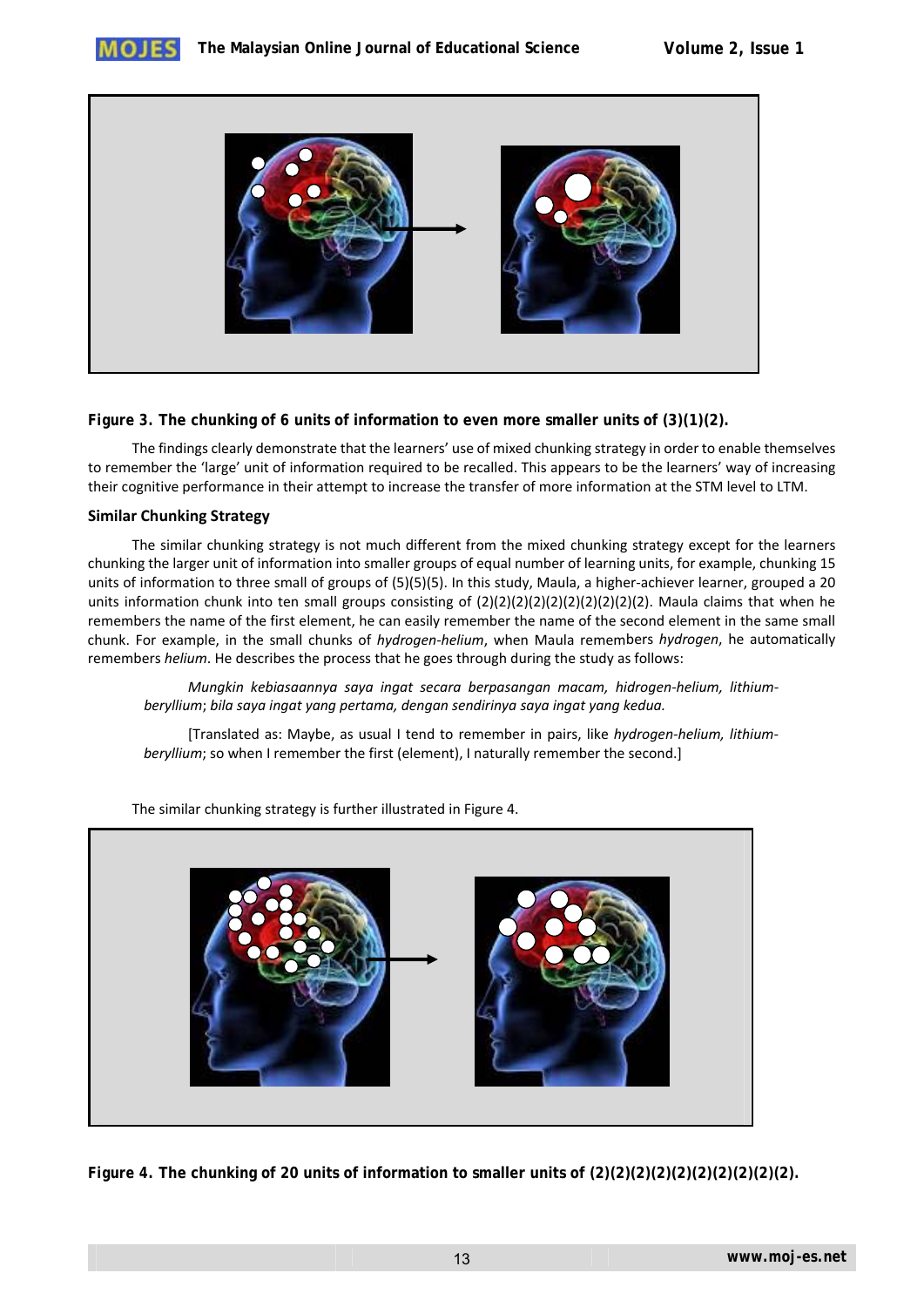## **Characteristic Chunking Strategy**

The thrid chunking strategy identified in this study is the characteristic chunking strategy. The first characteristic chunking strategy is based on the same charge ions. In the case of *argentum* and *copper*, Maula and Joy, both are high-achievers, grouped the two metals together because both have the same cation charge +1. The learners' journals also indicate that while doing Cost 5 assignment, both, Maula and Joy grouped the ion with one charge together, while ions having more than one charge are chunked in different groups. Both learners indicated that their strategy (characterictis chunking) helps them to store the information at LTM level.

The second characteristic chunking strategy isidentified as based on similar (or nearsimilar) name and formula. Amongst ions that fall into this category are *oxide ion* (O<sup>2-</sup>) and *peroxide ion* (O<sub>2</sub><sup>2-</sup>) which are placed in the same group. The study also identifies the third characteristic chunking strategy which shares the same name ending. In this context, *hydrogen, helium, lithium* and *beryllium* are placed in the same group because they (except for hydrogen) share the same 'ium' ending, whereas *chlorine, bromine* and *iodine* are placed together in another group because of their '*ine'* ending. Based on the study, all learners from all mixed ability groups indicated that each of the chunking group that they have created had its own meaningful connection.

The fourth chunking strategy is characterized by metal reactivity with water. *Lithium*, *sodium* and *potassium* are grouped together because all three metals dissolve in water. This specific characteristic enables learners to retrieve the information from LTM when required. Another characteristic chunking strategy identified is based on the characteristics of metal. Maula (one of the high‐achievers) placed *platinum, gold* and *mercury* together based on the fact that all three are metals. This information is helpful for Maula during the retrieval process. The study also found that some learners combine two chunking strategies, for example, the characteristic and similar chunking strategies, in their attempt at better information retrieval from LTM.

Figure 5 captures all the three main chunking strategies encountered in thisstudy; the mixed chunking strategy, the similar chunking strategy and the characteristic chunking strategy.



*Figure 5.* **Three main chunking strategies at STM level.**